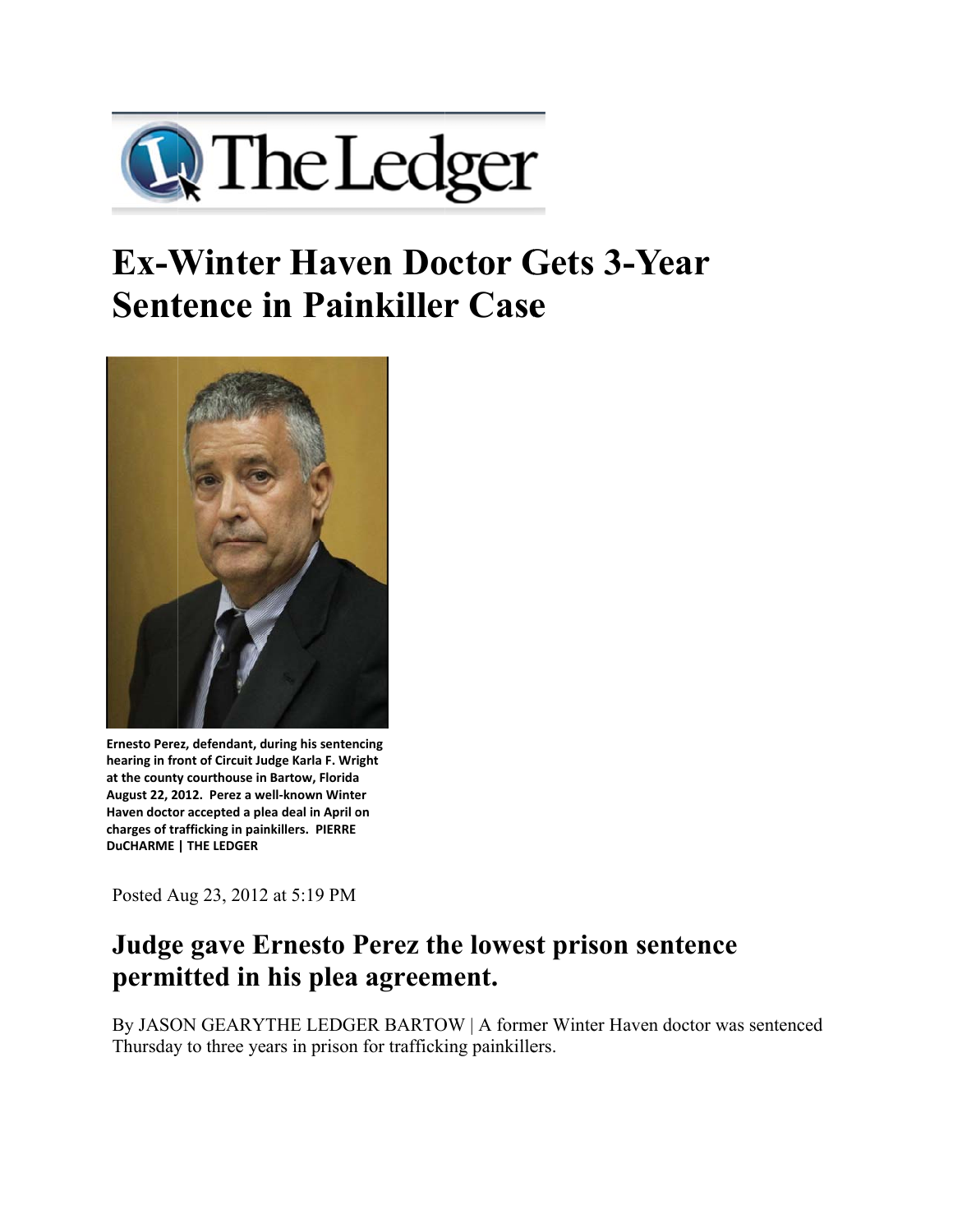During an emotional, nearly four-hour hearing, Ernesto Juan Perez apologized for his actions, asked for forgiveness and thanked his supporters for standing by him.

"I am sorry for the mistakes and the transgressions that got me here," he said.

Perez, 55, has voluntarily surrendered his medical license. He said he regretted that his conduct cost him the "privilege and honor" of being a physician.

"The practice of medicine was my calling," he said.



**Ernesto Perez confers with defense attorney Larry Shearer during his s entencing heari ing Thursday in front of Circuit Judge Karla F. Wright in Bartow. PIERRE DuCHARME | THE LEDGER** 

After weighing Perez's lifetime of public service and what his lawyers described as his struggle with "personal demons," Circuit Judge Karla F. Wright opted to give Perez the lowest prison sentence under the terms of a plea deal. with "personal demons," Circuit Judge Karla F. Wright opted to give Perez the lowest prison<br>sentence under the terms of a plea deal.<br>However, the judge noted that she believed Perez knew his conduct was illegal. "You had s

knowledge or some awareness, and that can't be ignored," she said.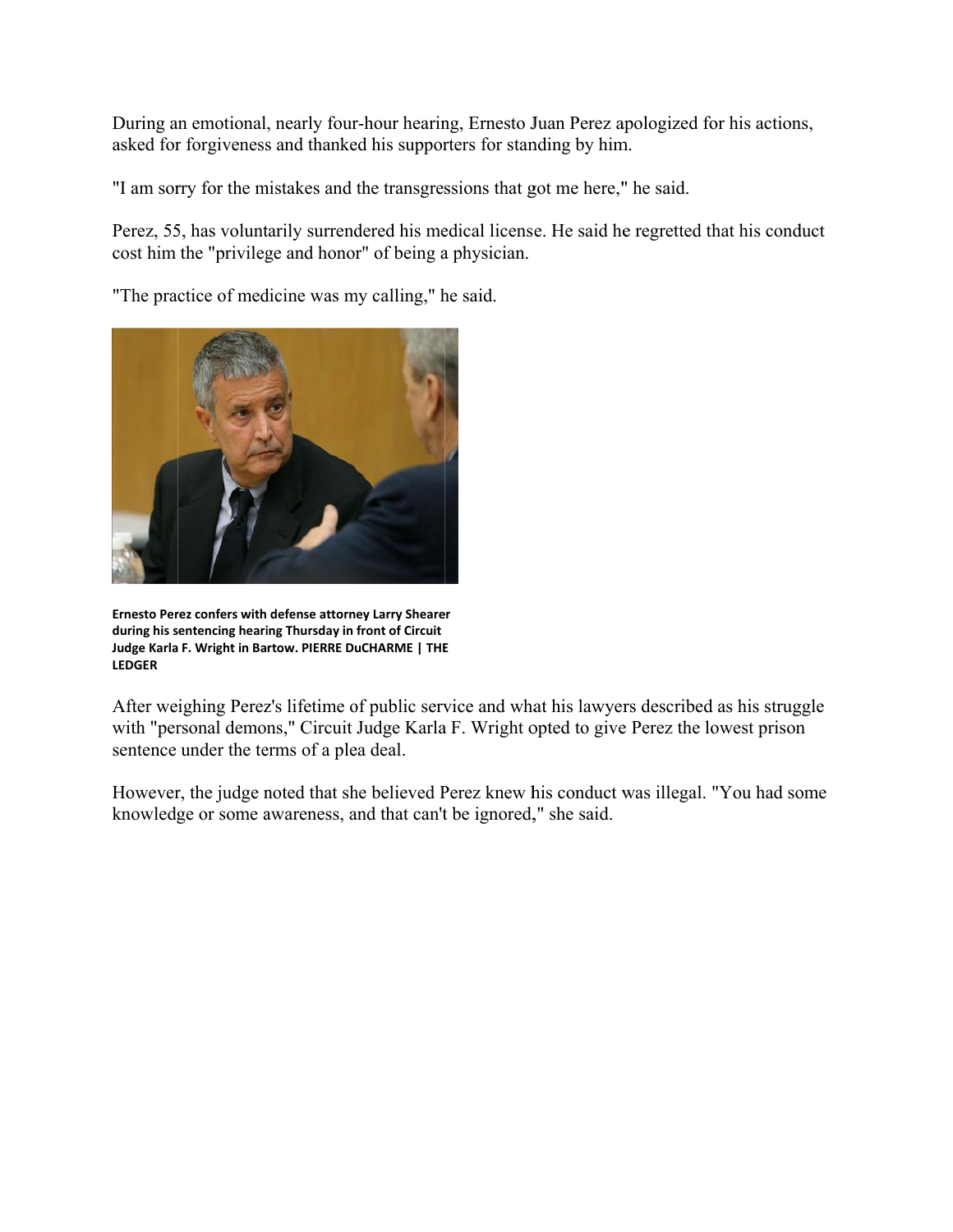

**Ernesto Per rez, defendant, w wipes his eye du uring his**  sentencing hearing in front of Circuit Judge Karla F. Wright at the county courthouse in Bartow, Florida August 22, 2012. Perez a well-known Winter Haven doctor accepted a plea deal in April on charges of **trafficking i n painkillers. P IERRE DuCHARM ME | THE LEDGER**

Family, friends, colleagues and former patients packed a courtroom to show support for the physician, who once had a thriving and successful medical practice.

In response to the doctor receiving the most lenient punishment possible, the courtroom's audience broke out into applause. Some shouted praise and encouragement to Perez.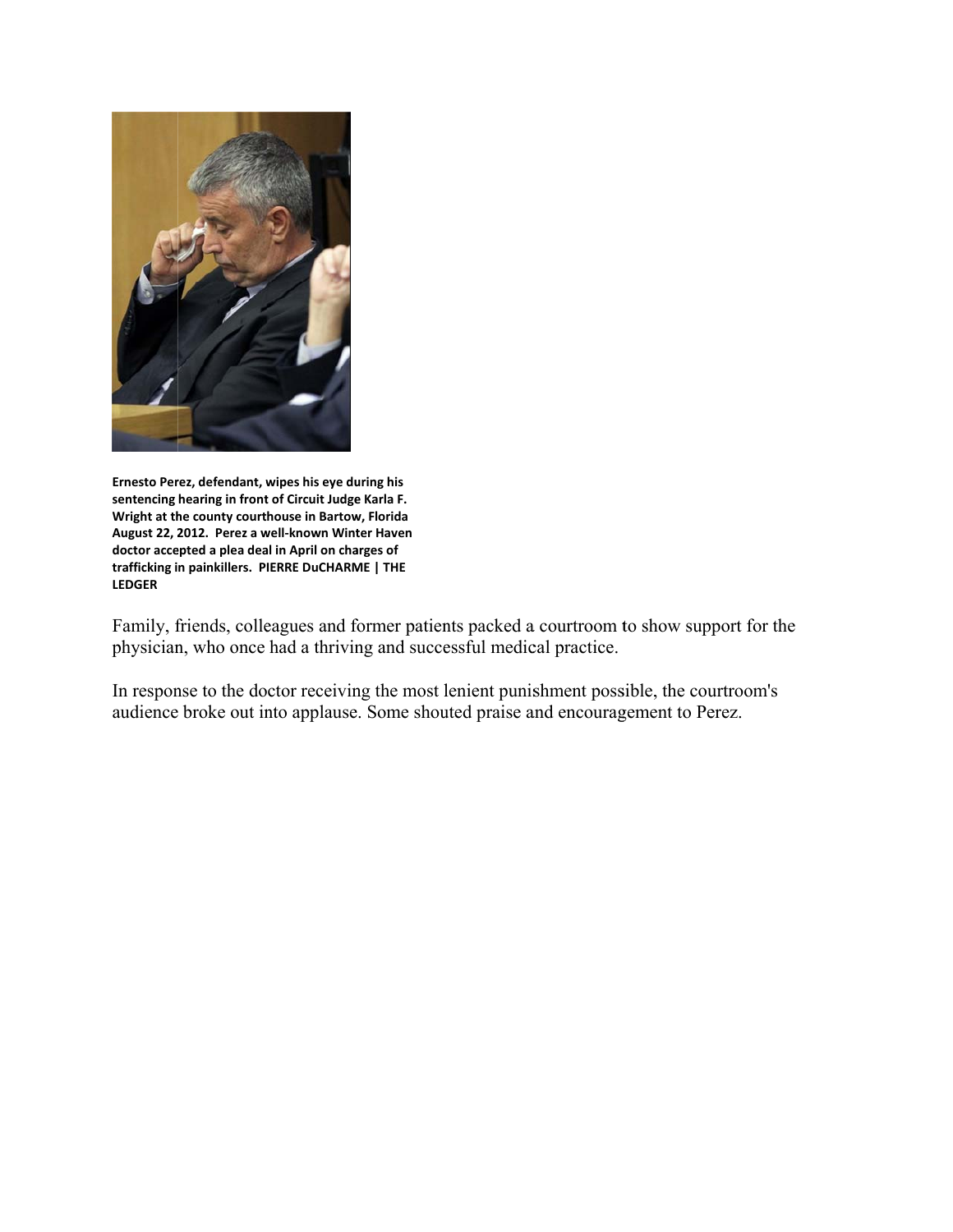Perez hugged his son and others before bailiffs escorted the doctor to a holding cell.



(L-R) Ernesto Perez, defendant, becomes emotional when greeting his **son Miles P erez during his sentencing hear ring in front of C Circuit Judge**  Karla F. Wright at the county courthouse in Bartow, Florida August 22, 2012. Perez a well-known Winter Haven doctor accepted a plea deal in April on charges of trafficking in painkillers. PIERRE DUCHARME | THE **LEDGER**

In addition to prison, Perez must also serve five years of probation.

Perez operated an office at 1450 Sixth St. S.E. in Winter Haven.

Deputies arrested Perez on Oct. 29, 2010, after an investigation revealed that he wrote Oxycodone prescriptions for undercover deputies posing as patients.

In April, Perez pleaded no contest to trafficking in Oxycodone and two counts of delivery of a controlle d substance.

controlled substance.<br>Assistant State Attorney Bradford Fisher urged the judge to sentence Perez to seven years in prison.

"He was drug trafficking just as surely as if he was on a street corner handing out the pills directly," Fisher said. Assistant State Attorney Bradford Fisher urged the judge to sentence Perez to seven years in<br>prison.<br>"He was drug trafficking just as surely as if he was on a street corner handing out the pills<br>directly," Fisher said.<br>The

"pill mill."

"There was a weird mix of sound medical practice and what boils down to drug dealing," Fisher said.